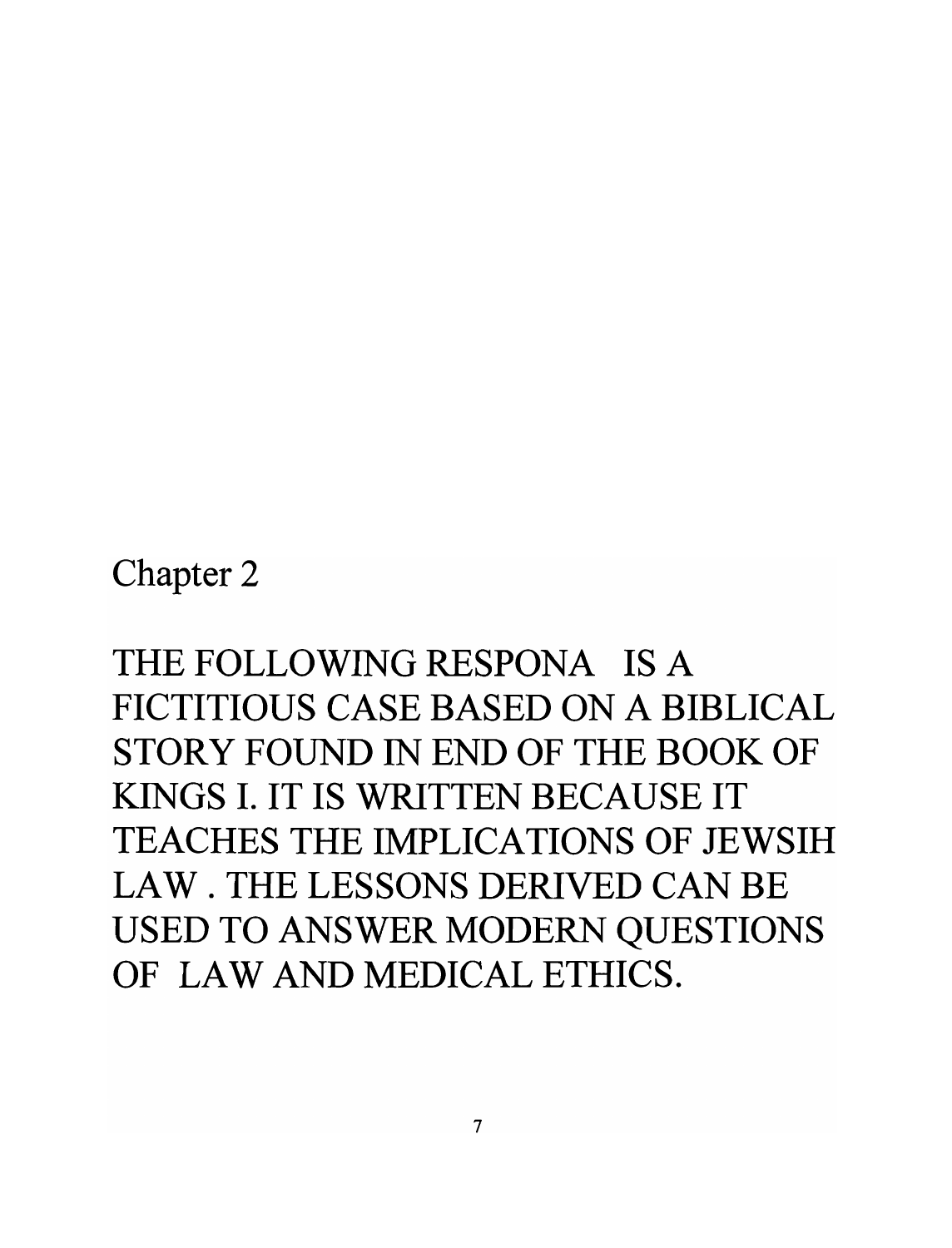### **QUESTION**

ELIYOHU HANOVI -ELIJAH THE PROPHET ASCENDED TO HEAVEN IN A FIERY CHARIOT DRAWN BY FIERY HORSES. WHAT HAPPENED TO **HIS**  WIFE? NO PLACE **IS** IT MENTIONED THAT ELIJAH GAVE HER A GET -A JEWISH DIVORCE.

RESPONSE

THE WIFE OF ELIJAH WAS PERMITTED TO MARRY ANOTHER JEW EVEN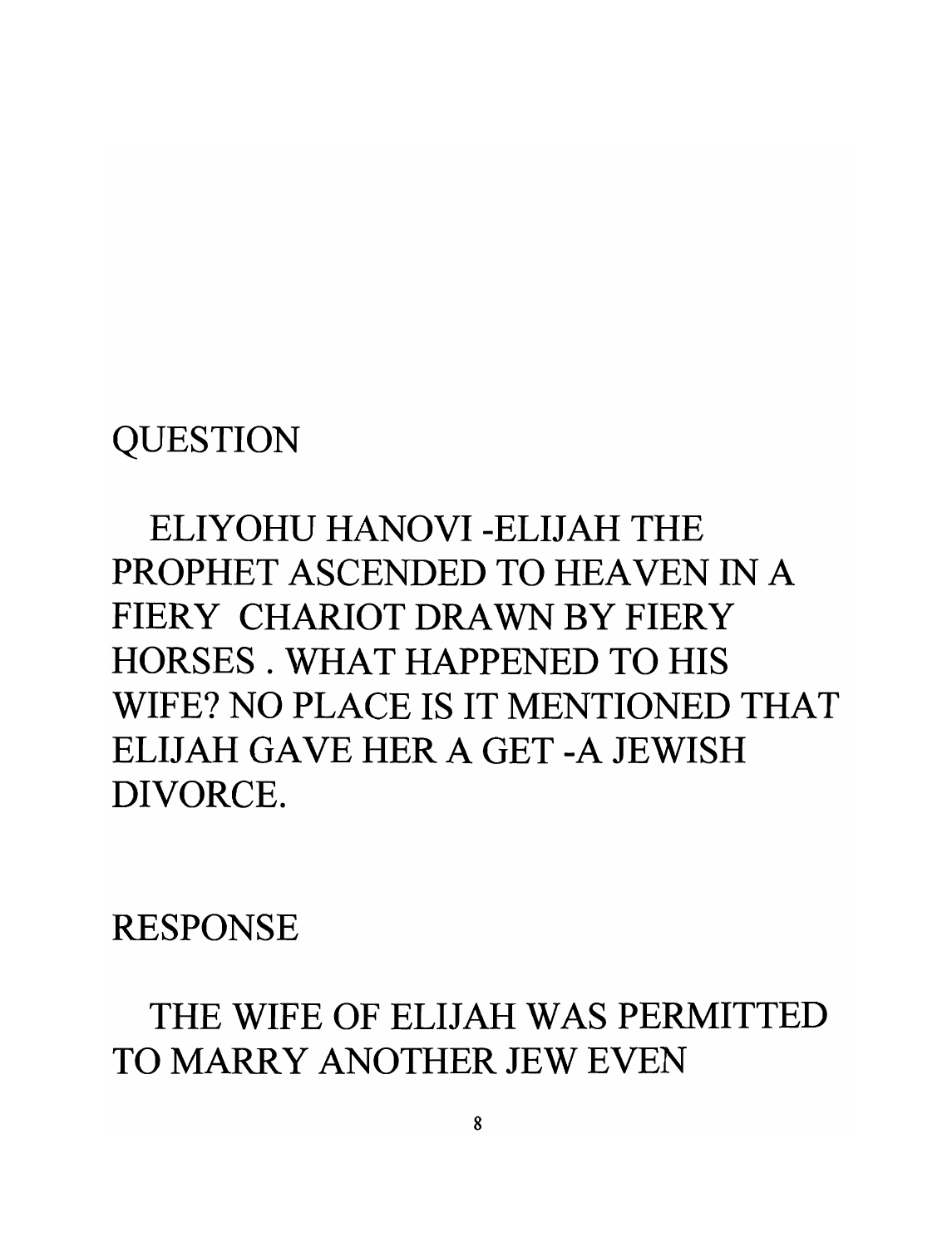#### THOUGH SHE HAD NO GET FROM HER HUSBAND.

# THE WIFE CAN MARRY ANY JEW. IN THE TORAH TEN COMMANDMENTS IT SAYS YOU SHALL NOT DESIRE THE WIFE IF YOUR FRIEND -ESHES RAYAHU, WHEN ELIJA ASCENDED TO HEAVEN HE BECAME AN ANGEL. HE NO LONGER WAS A HUMAN HE NO LONGER WAS RA Y AHU YOUR FRIEND. PISCHEl TSUVAH EVEN HOEZED 17: 1 . Aruch Hashulchon Even Hoazer 4:13,14,15

#### THE ABOVE RULING IS USED AS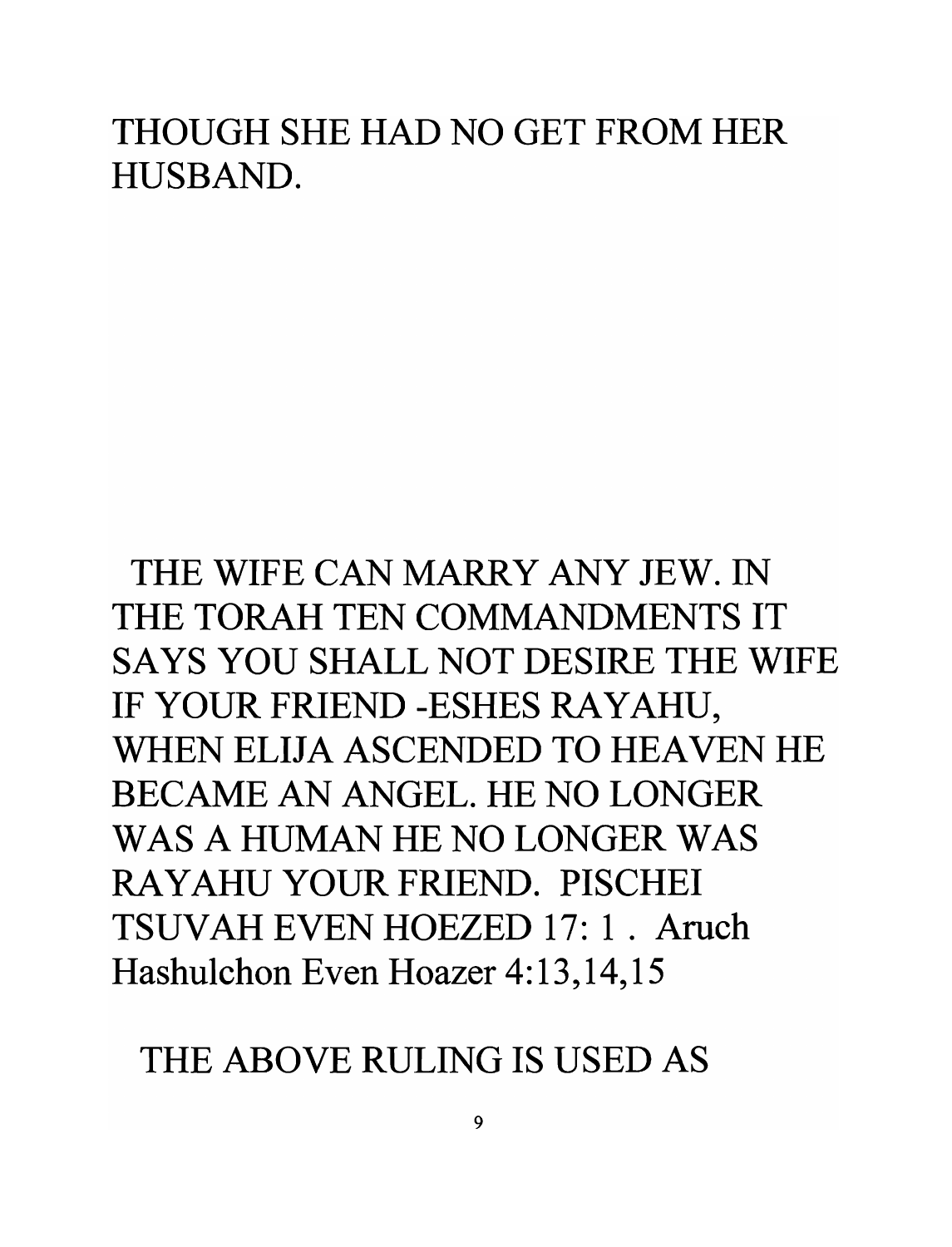AUTHORITY TO PERMIT THE WIFE OF A JEW MARRIED WHOSE MARRIAGE BREAKS UP AND HE REFUSES TO GIVE HIS WIFE. IF HE CEASES BEING RELIGIOUS HE **IS** DEEMED NO LONGER JEWISH . CONSEQUENTLY , HIS MARRIAGE CAN BE ANNULLED. HE NO LONGER **IS IN** THE CATEGORY OF RAYAHU. YOUR FRIEND. SEE BOOK **10** 

QUESTION [THIS **IS A** FICTITIOUS CASE]

IF ELIJAH RETURNS AS A HUMAN AS IT **IS** WRITTEN THAT BEFORE THE ADVENT OF THE MESSIAH ELIJAH WILL RETURN AND EXPLAIN ALL THE ENIGMAS AND UNRESOLVED QUESTIONS THAT THE RABBIS ARE UNABLE TO REACH A DECISION. ALL UNRESOLVED DISPUTES WILL BE RESOLVED BY ELIJAH.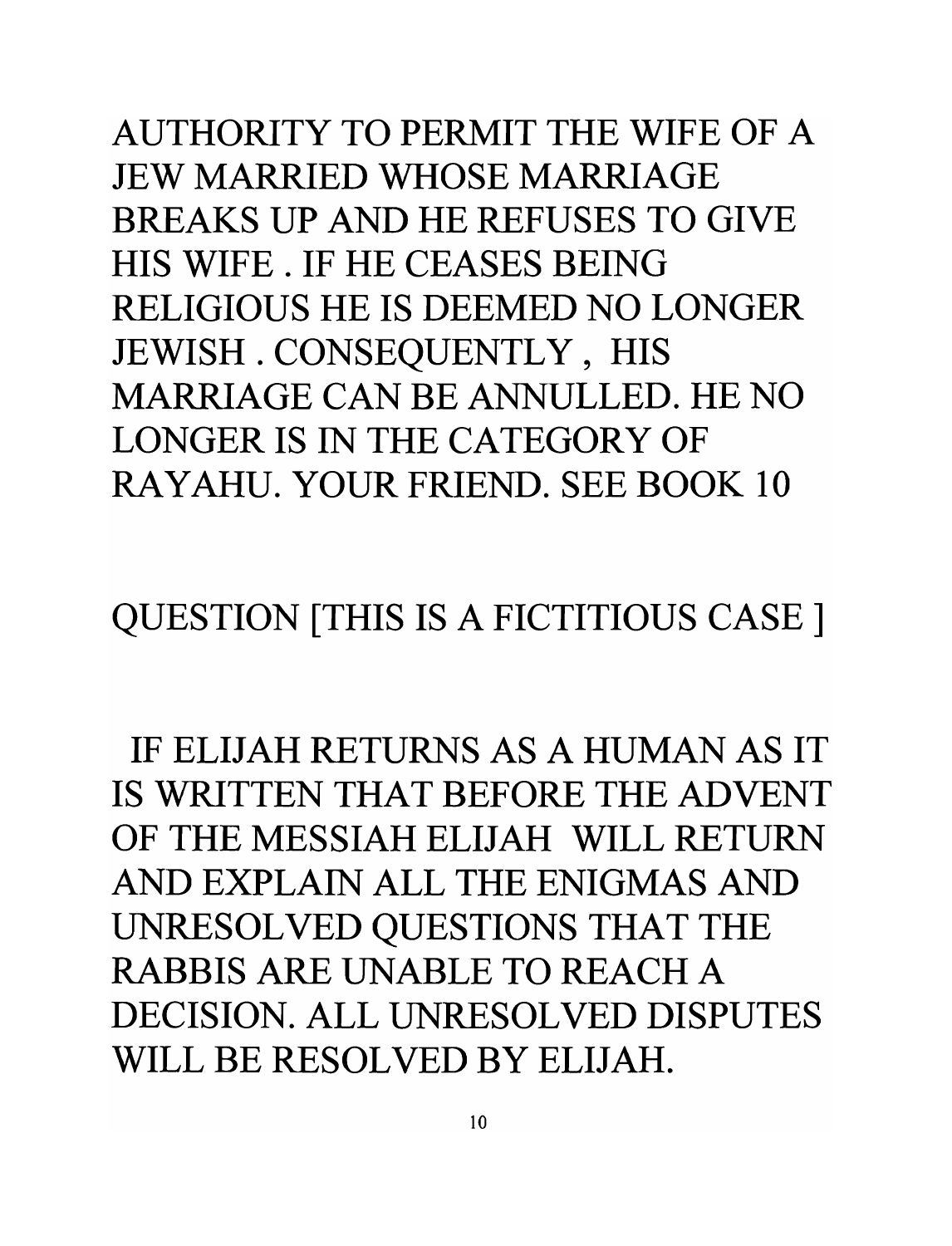RAMBAM MELOCHIM CHAPTER 11 , 12

**QUESTION** 

CAN ELIJAH'S WIFE WHO ALSO WILL BE RESURRECTED REFUSE TO REMAIN MARRIED TO HIM? IF SHE REMAINS AND CHANGES HER MIND AND HE REFUSES TO FREE HER WITH A GET, CAN HIS MARRIAGE BE ANNULLED?

RESPONSE ELIJA'S WIFE CAN REFUSE TO REMAIN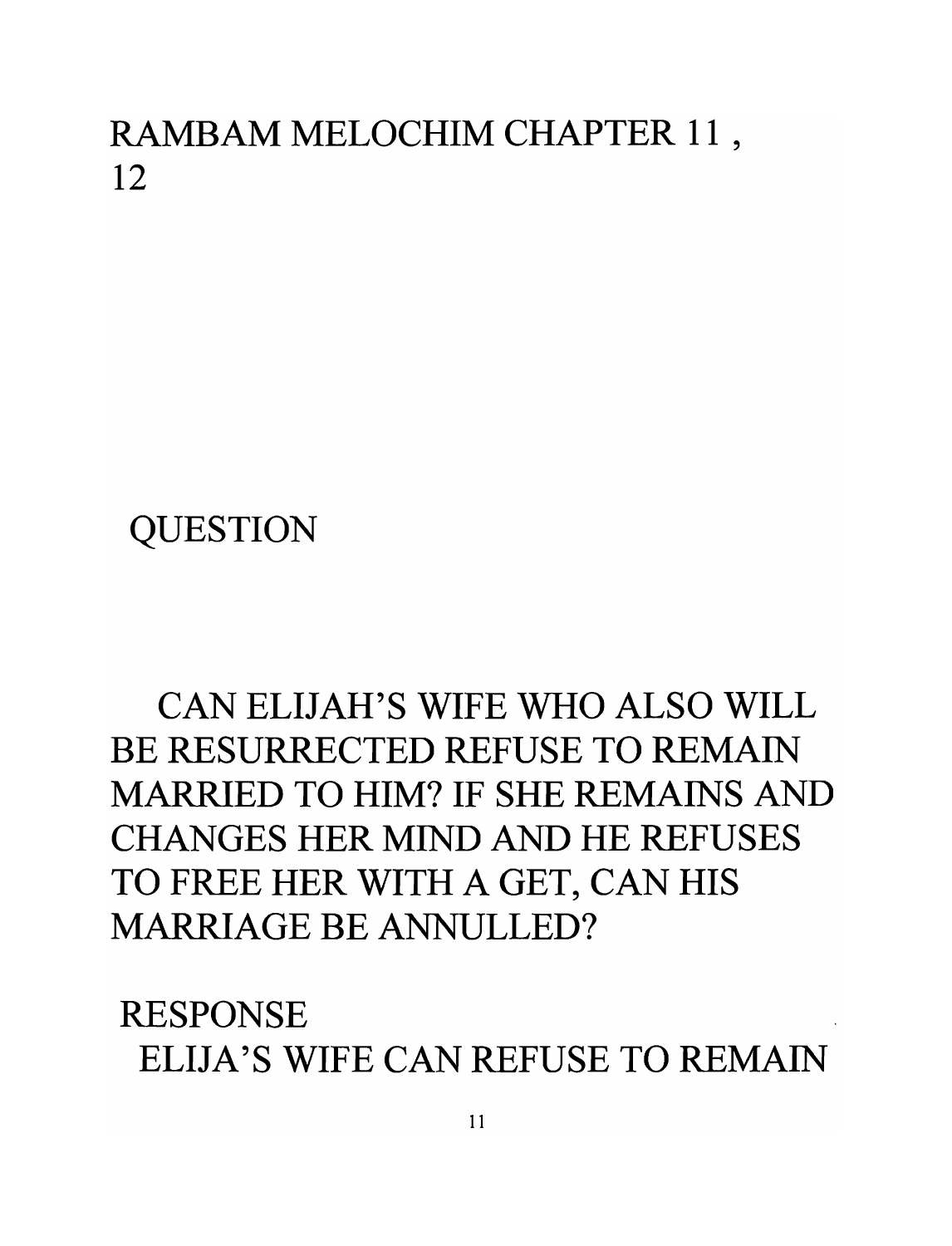## MARRIED TO HIM. IF SHE REMAINS AND CHANGES HER MIND SHE CAN RECEIVE AN ANNULMENT.

WHEN ELIJA WENT UP TO HEAVEN IN A FIERY CHARIOT DRAWN BY FIERY HORSES HER ORIGINAL MARRIAGE WAS ANNULLED. ONCE ANNULLED IF HE RETURNS ANOTHER MARRIAGE MUST TAKE PLACE. FURTHERMORE SHE DIED THAT ITSELF CANCELS HER MARRIAGE. ONCE SHE **IS** RESURRECTED ANOTHER MARRIAGE MUST BE MADE EVEN WITH THE SAME SPOUSE. FAILING THAT THERE NEVER EXISTED A MARRIAGE. IF ELIJAH REFUSES TO FREE HER SHE WILL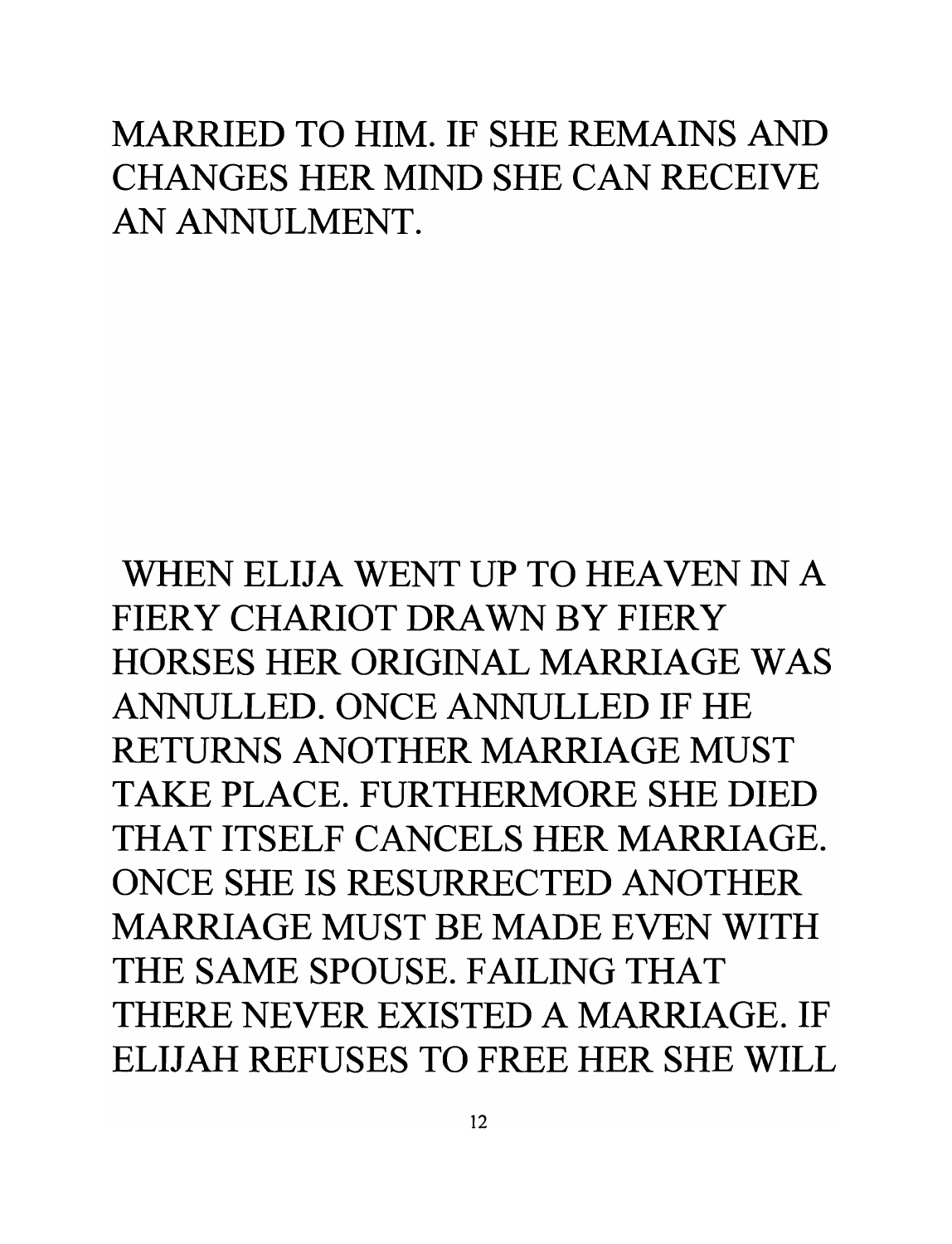T HE SAME RULING APPLIES TO THE DEAD COUPLES RESURRECTED BY PROPHET EZEKIEL IN BIBLE EZEKIEL CHAPTER 37 . THEY CAME TO LIFE. WERE THE WIVES MANDATED AND THE HUSBANDS MANDATED TO GO BACK TO EACH OTHER. ?

THE SAME QUESTION REGARDS ALL JEWISH COUPLES WHO WILL BE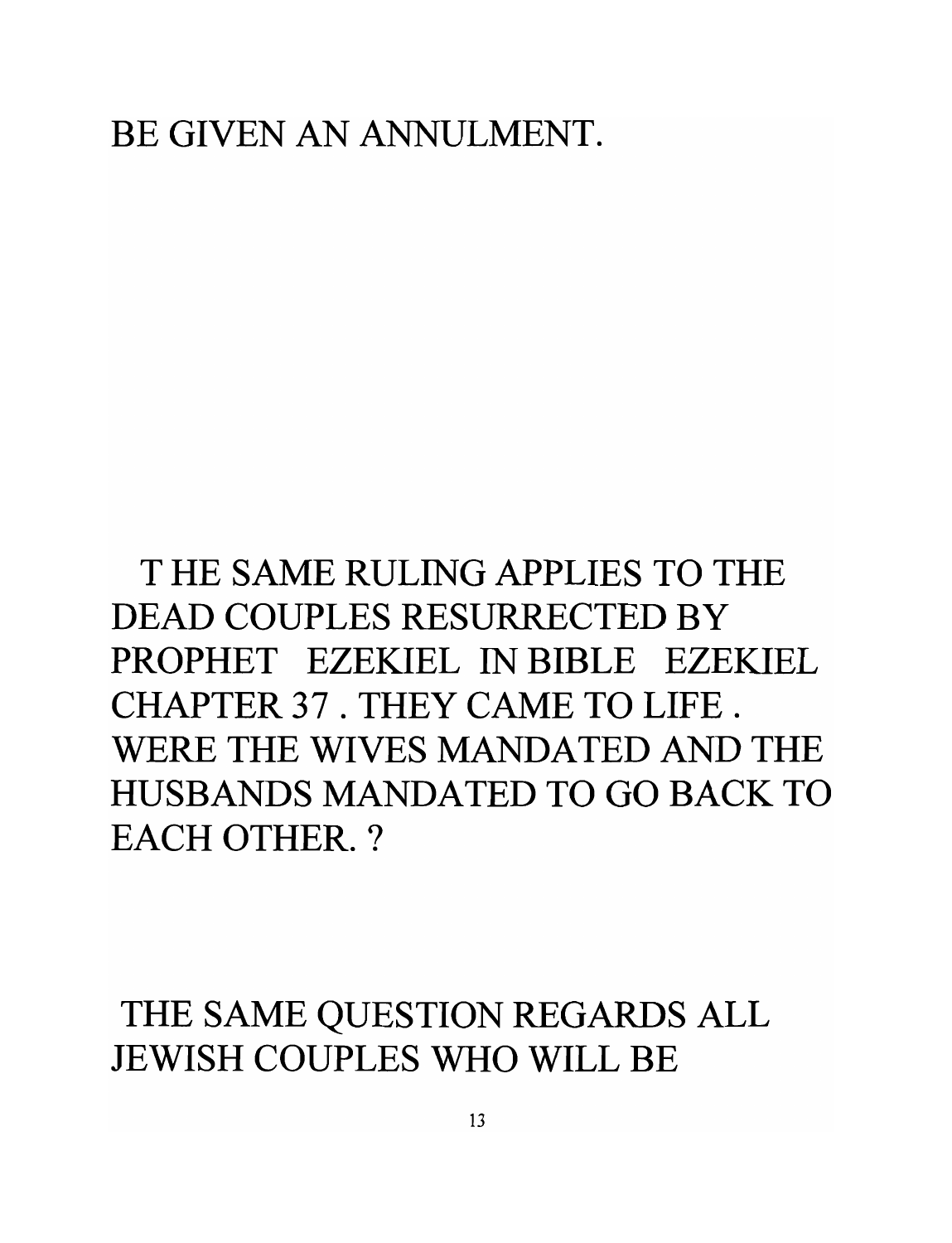# RESURRECTED AFTER THE MESSIAH COMES.

RESPONSE

## THE SAME LAW THAT WE DISCUSSED ABOUT ELIJAH APPLIES TO ALL OF THEM.

THE SAME RULING APPLIES TO SUPERMAN IF HE MARRIES KATE AND SHE **IS** JEWISH. SUPERMAN CAME FROM A DIFFERENT SOLAR SYSTEM. HE **IS**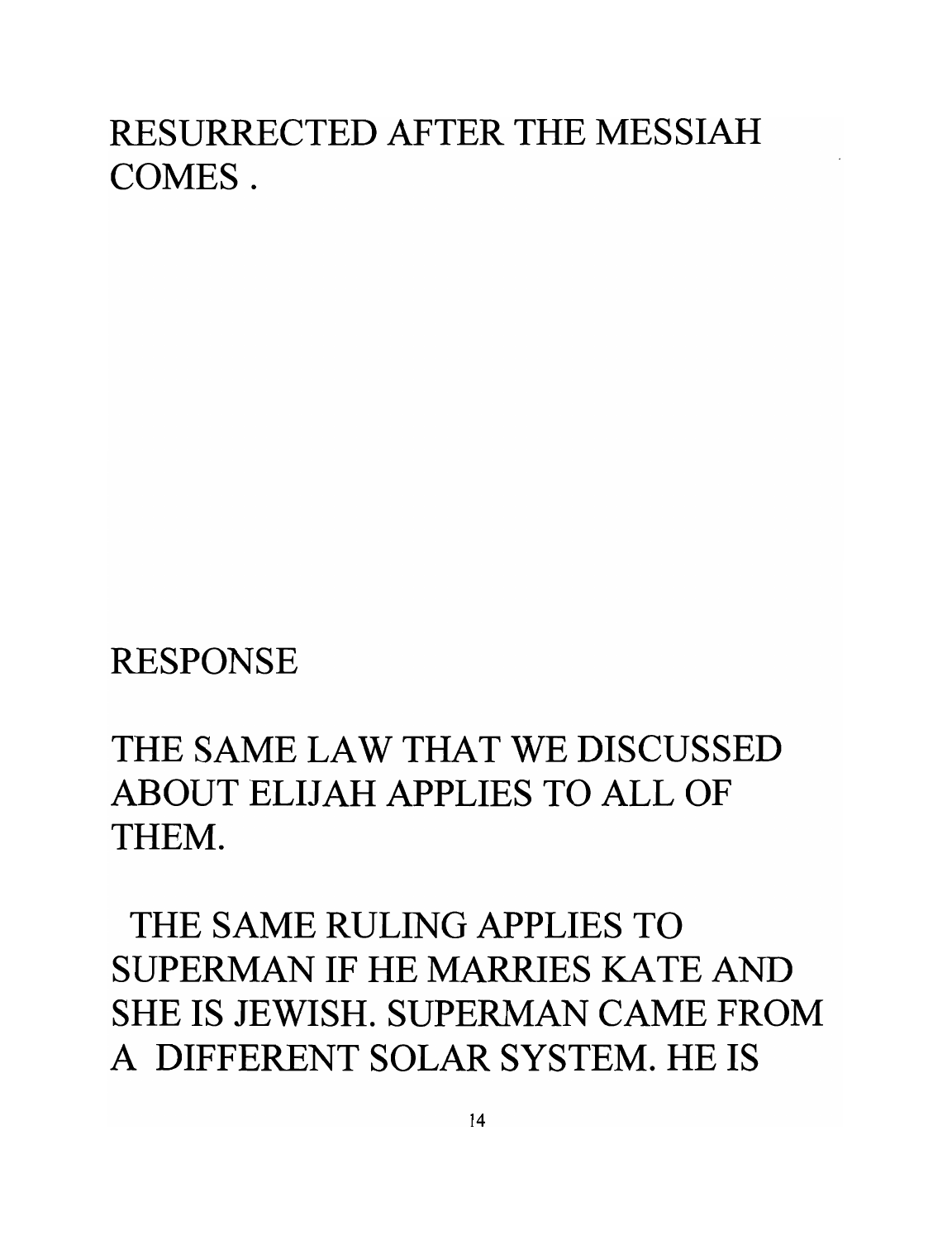NOT JEWISH. SUPERMAN FAILS TO CONVERT OR FAILS TO DISCLOSE HIS BACKGROUND TO KATE. HIS FUTURE MARRIAGE TO KATE WHEN IT BREAKS UP AND HE REFUSES A GET CAN BE ANNULLED.

THE SAME **IS** TRUE WITH BABIES WHO HAVE A SURROGATE MOTHER WHO **IS**  NOT JEWISH. THEY ARE NOT JEWISH .THE RELIGION OF THE CHILD **IS**  DETERMINED BY THE RELIGION OF HIS BIRTH MOTHER. IT DOES NOT MATTER THAT THE SPERM AND EGGS ARE FROM JEWISH PARENTS. HOWEVER THE SAME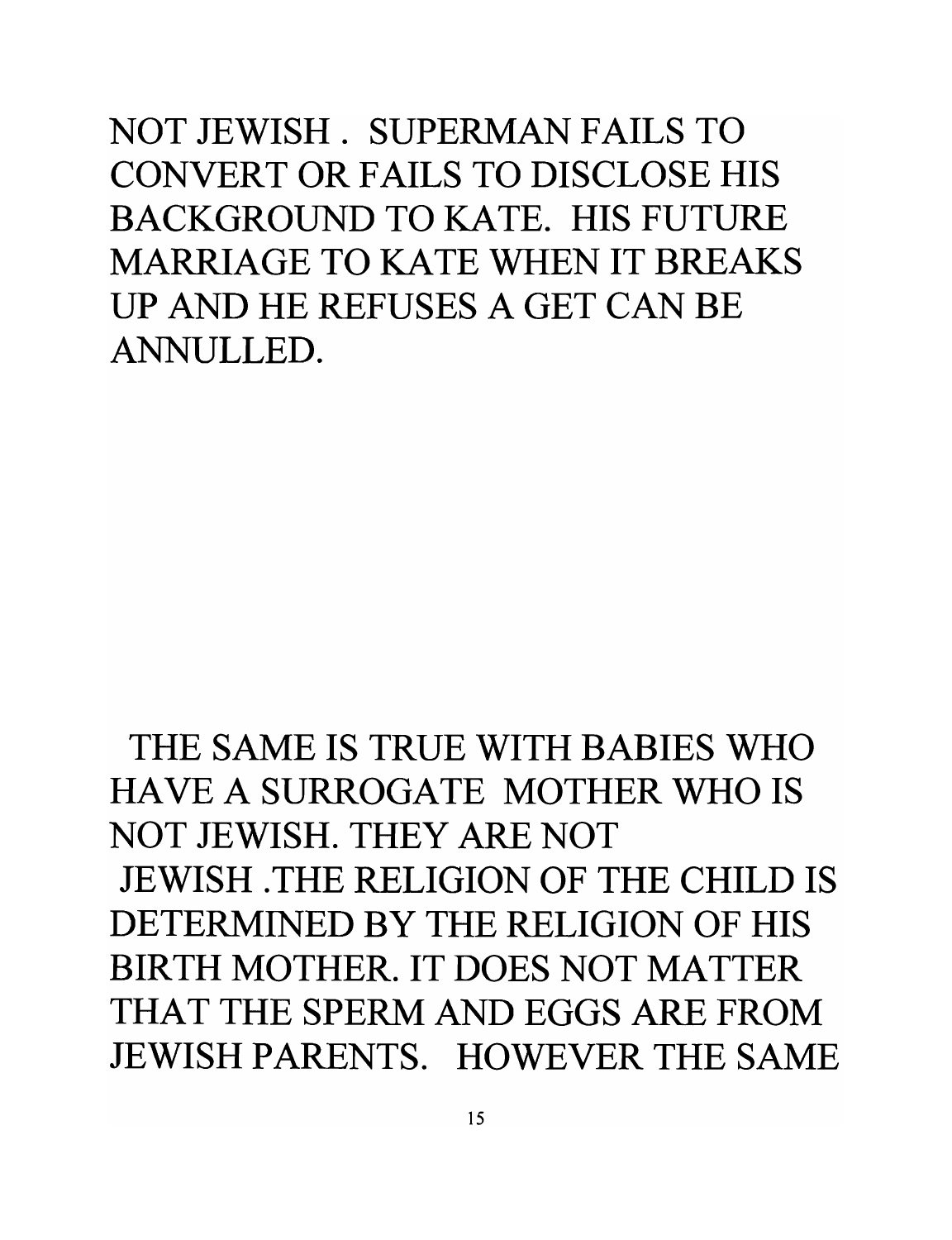**IS** NOT TRUE WITH BABIES BORN IN THE LABORATORY OUTSIDE THE WOMB. SCIENTISTS HAVE TESTED BREEDING TEST TUBE ANIMALS. HOWEVER IT **IS**  POSSIBLE TO DO THE SAME WITH HUMANS. IN THIS CASE THERE EXISTS NO NON JEWISH MOTHER. THE EGGS AND SPERM COME FROM JEWISH PARENTS. THE INSTRUMENTS UTENSILS AND THE DISH WHERE THE FETUS DEVELOPS **IS** NOT DEEMED JEWISH OR NON JEWISH IT **IS** NEUTRAL AND WILL NOT EFFECT THE RELIGION OF THE BABY BORN.

### ON THE OTHER HAND IN THE CASE OF A SURROGATE MOTHER WHEN SHE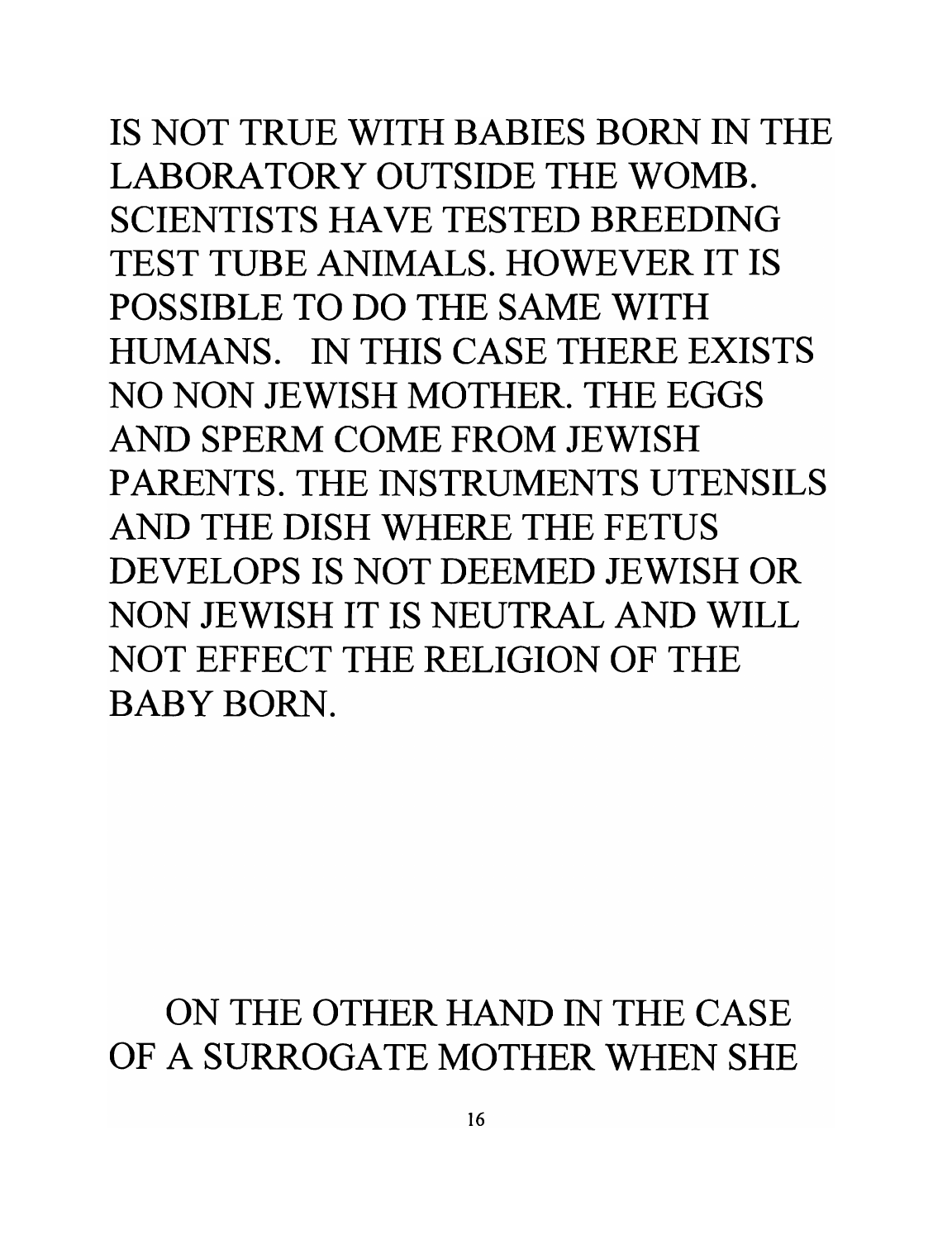HAS THE FETUS IN HER STOMACH SHE IS PHYSICALLY NURTURING FROM HER BLOOD STREAM THE FETUS. IN THAT CASE THE BABY BORN TAKES THE RELIGION OF THE NON JEWISH SURROGATE MOTHER AND REQUIRES TO BE CONVERTED. Aruch Hasulchon Even Hoazer 4:13,14,15

HOWEVER IN THE CASE OF THE FETUS NURTURED IN A LABORATORY DISH THERE EXISTS NO NEED TO CONVERT - ANY FUTURE MARRIAGE TO A JEWISH WOMAN WHEN THEY REFUSE A GET CAN NOT BE ANNULLED. SEE BOOK 10 11 12 .- SEE RESPONSA RAV YOSEPH ENGEL RESPONSA NISHMOT A VROHOM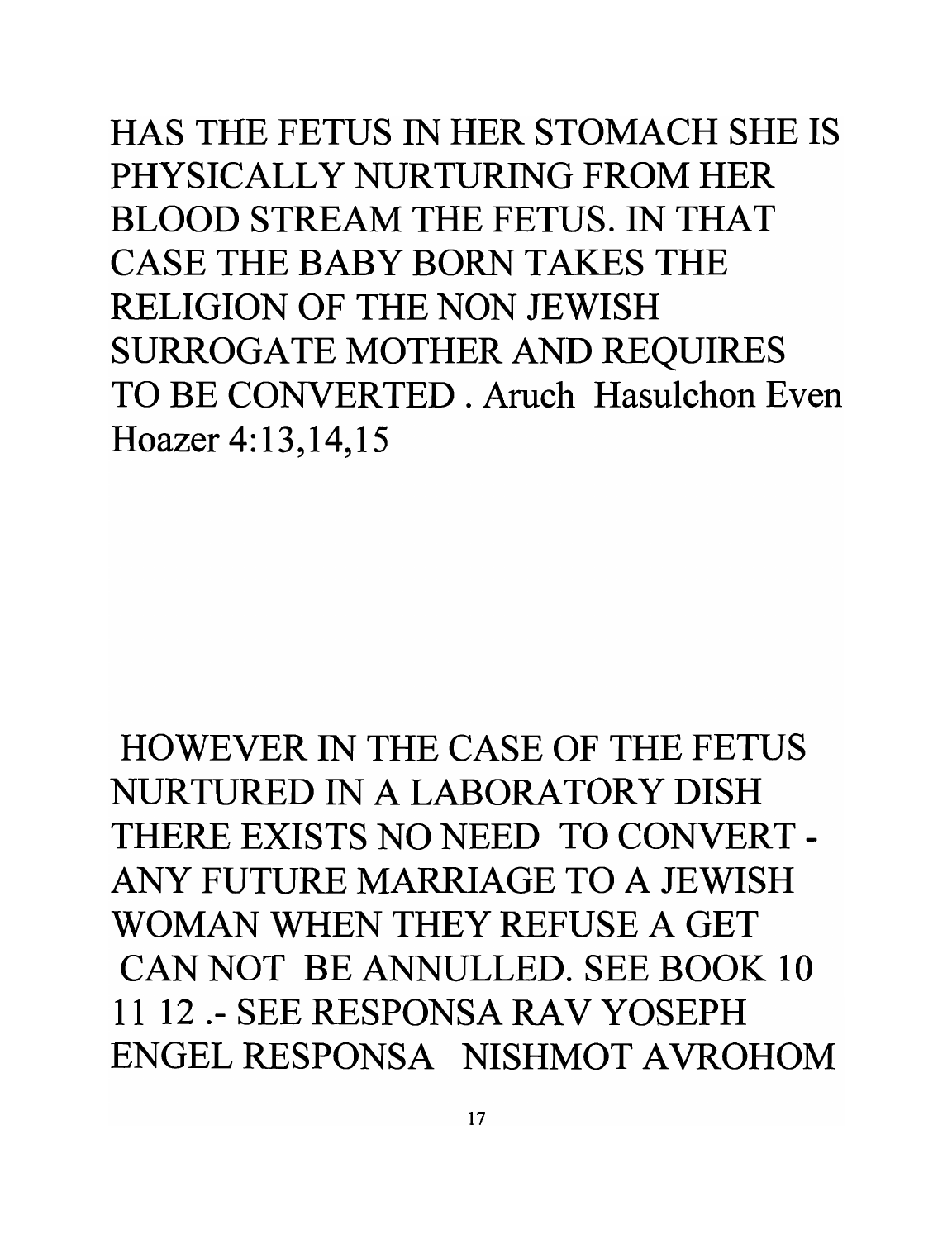BY AVROHOM AVROHOM [ON 4 PARTS OF SHULCHAN ARUCH ] THE AUTHOR DR. A VOHOM A VROHOM **IS** HEAD OF SHAREI TZEDEK HOSPITAL IN JERUSALEM, ISRAEL

THERE EXISTS A MEDRUSH THAT THE JOSEPH THE FIRST BORN SON OF THE BIBLICAL MATRIARCH RACHEL WAS REALLY THE SON OF LEAH. LEAH GOT PREGNANT USING HER EGGS AND THE PATRIARCH JACOB'S SPERM. ONCE LEAH GOT PREGNANT AN OPERATION WAS PERFORMED AND THE FETUS WAS TRANSPLANTED TO THE UTERUS OF RACHAEL. SINCE RACHEL GAVE BIRTH RACHEL **IS** CONSIDERED THE MOTHER OF JOSEPH. LIKEWISE DINA WAS CONCEIVED BY RACHEL USING HER EGGS AND JACOB'S SPERM. WHEN